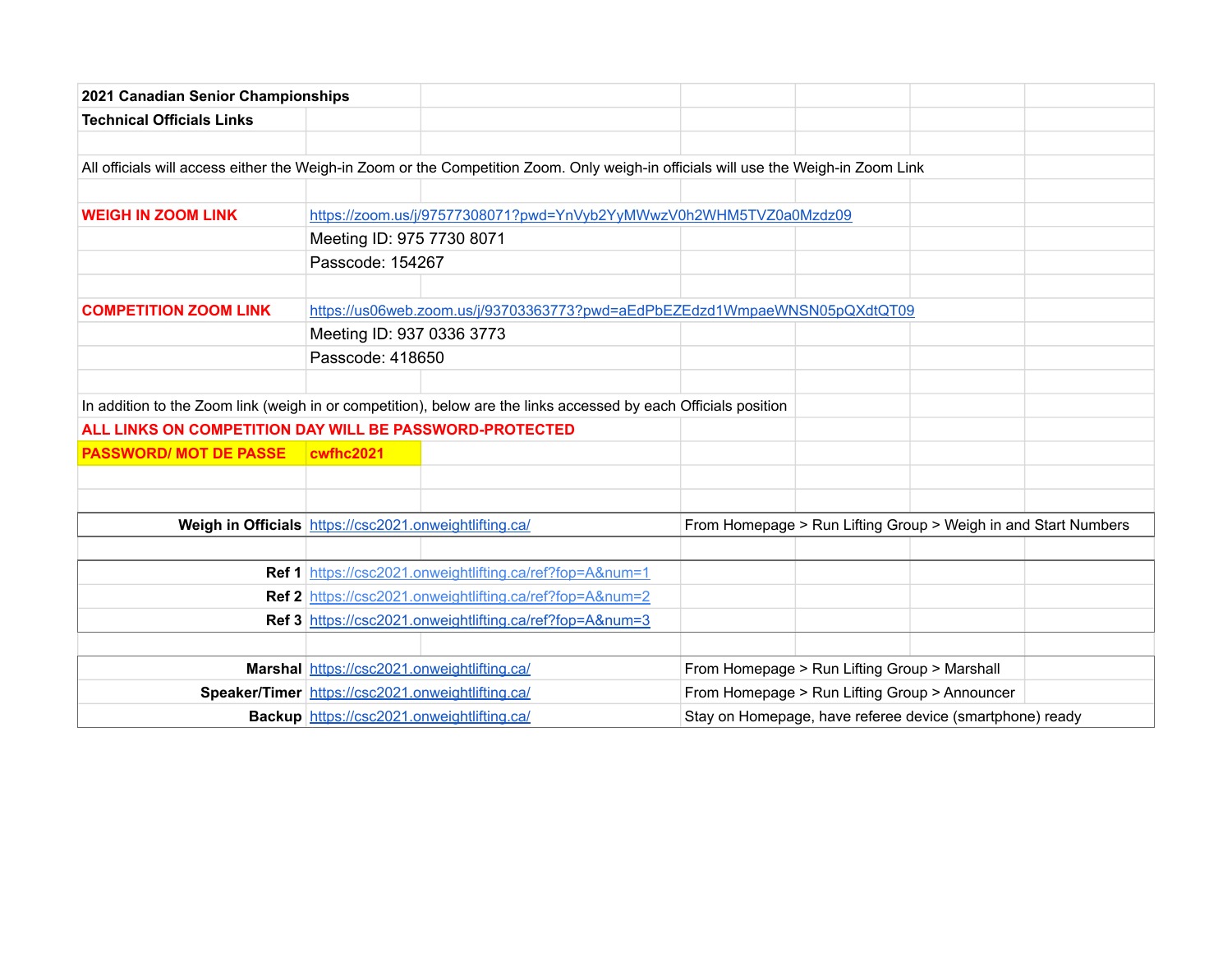| All times EDT       |             |             |                            |             |                 |             |          |          |                     |                                               |                        |               |          |                 |          |                     |          |          |                     |          |                              |          |                     |          |                                                                                                                                                                                                     |                     |
|---------------------|-------------|-------------|----------------------------|-------------|-----------------|-------------|----------|----------|---------------------|-----------------------------------------------|------------------------|---------------|----------|-----------------|----------|---------------------|----------|----------|---------------------|----------|------------------------------|----------|---------------------|----------|-----------------------------------------------------------------------------------------------------------------------------------------------------------------------------------------------------|---------------------|
|                     |             |             |                            |             |                 |             |          |          |                     |                                               |                        |               |          |                 |          |                     |          |          |                     |          |                              |          |                     |          |                                                                                                                                                                                                     |                     |
|                     |             |             | Friday, July 9, 2021       |             |                 |             |          |          |                     |                                               | Satuday, July 10, 2021 |               |          |                 |          |                     |          |          |                     |          | <b>Sunday, July 11, 2021</b> |          |                     |          |                                                                                                                                                                                                     |                     |
|                     | F1 Weigh in | M1 Weigh in | F1 Compete                 | F2 Weigh in | M1 Compete      | F2 Compete  |          |          |                     | M2 Weigh in F3 Weigh in M2 Compete F3 Compete |                        |               |          |                 |          |                     |          |          |                     |          |                              |          |                     |          | M3 Weigh in M3 Compete F4 Weigh in F4 Compete M4 Weigh in M4 Compete M5 Weigh in F5 Weigh in M5 Compete M6 Weigh in F5 Compete F6 Weigh in M6 Compete M7 Weigh in F6 Compete M7 Weigh in F6 Compete |                     |
| <b>SIGN IN TIME</b> | 12:15 PM    | 2:00 PM     | 2:00 PM                    | 4:00 PM     | 3:45 PM         | 5:45 PM     | 7:45 AM  | 9:30 AM  | 9:30 AM             | 11:15 AM                                      | 11:30 AM               | 1:15 PM       | 2:00 PM  | 3:45 PM         | 4:15 PM  | 6:00 PM             | 7:45 AM  | 10:00 AM | 9:30 AM             | 11:45 AM | 11:45 AM                     | 2:00 PM  | 1:30 PM             | 4:00 PM  | 3:45 PM                                                                                                                                                                                             | <b>5:45 PM</b>      |
| Start Time          | 12:30 PM    | 2:15 PM     | 2:30 PM                    | 4:15 PM     | 4:15 PM         | 6:15 PM     | 8:00 AM  | 9:45 AM  | 10:00 AM            | 11:45 AM                                      | 11:45 AM               | 1:45 PM       | 2:15 PM  | 4:15 PM         | 4:30 PM  | 6:30 PM             | 8:00 AM  | 10:15 AM | 10:00 AM            | 12:00 PM | 12:15 PM                     | 2:15 PM  | 2:00 PM             | 4:15 PM  | 4:15 PM                                                                                                                                                                                             | 6:15 PM             |
| End Time            | 1:30 PM     | 3:15 PM     | 3:55 PM                    | 5:15 PM     | 6:03 PM         | 8:13 PM     | 9:00 AM  | 10:45 AM | 11:25 AM            | 1:33 PM                                       | 12:45 PM               | 3:54 PM       | 3:15 PM  | 6:13 PM         | 5:30 PM  | 7:56 PM             | 9:00 AM  | 11:15 AM | 11:58 AM            | 1:00 PM  | 1:40 PM                      | 3:15 PM  | 3:58 PM             | 5:15 PM  | 5:52 PM                                                                                                                                                                                             | 7:15 PM             |
| Amanda Braddock     |             |             | Zoom                       |             |                 |             |          |          |                     |                                               | Zoom                   |               |          |                 |          |                     | Zoom     |          |                     |          |                              |          |                     |          |                                                                                                                                                                                                     |                     |
| Alexander Wendover  |             |             |                            |             |                 |             |          |          |                     |                                               |                        |               |          |                 | Weigh in | Ref 1               |          |          |                     |          | Backup <sub>2</sub>          |          |                     |          | Marshall                                                                                                                                                                                            |                     |
| Alexandre Berger    |             |             |                            |             |                 |             |          |          |                     |                                               |                        |               |          | Ref 2           |          |                     |          |          |                     |          |                              |          |                     | Weigh in |                                                                                                                                                                                                     | Ref 3               |
| Daniel Pare         |             |             |                            |             |                 |             |          |          |                     |                                               |                        | Ref 2         |          |                 |          |                     |          |          |                     |          |                              |          |                     |          | Ref 3                                                                                                                                                                                               |                     |
| Daniel Robitaille   |             |             |                            |             | Speaker/Timer   | eaker/Timer |          |          | Speaker/Timer       | Backup <sub>2</sub>                           |                        |               |          |                 |          | Speaker/Timer       |          |          |                     |          | Speaker/Timer                |          |                     |          |                                                                                                                                                                                                     | Speaker/Timer       |
| Dresdin Archibald   |             | Weigh in    | Backup (after weighin      |             | Ref 3           |             |          |          |                     |                                               |                        |               |          |                 |          |                     |          |          |                     |          |                              |          |                     |          |                                                                                                                                                                                                     |                     |
| France Boucher      |             |             |                            |             |                 |             |          |          |                     | Speaker/Timer                                 |                        | Speaker/Timer |          |                 |          | Backup <sub>1</sub> |          |          | Speaker/Timer       |          |                              | Weigh in |                     |          | Speaker/Timer                                                                                                                                                                                       |                     |
| France Brouillard   |             |             |                            |             |                 |             |          |          |                     |                                               |                        |               |          |                 |          |                     |          |          | Ref 2               |          |                              |          | Backup <sub>2</sub> |          | Ref 2                                                                                                                                                                                               |                     |
| Francois Ducharme   |             | Weigh in    | <b>ackup</b> (after weight |             | Ref 1           |             | Weigh in |          | Backup              | Ref 1                                         |                        |               |          |                 |          |                     |          |          |                     |          |                              |          |                     |          |                                                                                                                                                                                                     | Ref 2               |
| Gaetan Hinse        |             |             |                            |             |                 |             |          |          | Ref 1               |                                               | Weigh in               |               |          |                 |          |                     |          |          | Ref 3               |          | Ref 3                        |          |                     |          |                                                                                                                                                                                                     |                     |
| Jean-Francois Lamy  |             |             |                            |             |                 |             |          |          |                     |                                               |                        | Ref 3         |          |                 |          |                     |          |          | Marshall            |          |                              |          | Marshall            |          | Backup 1                                                                                                                                                                                            |                     |
| Jocelyne Moe        |             |             |                            | Weigh in    |                 | Ref 2       |          |          |                     |                                               |                        |               | Weigh in | Ref 3           |          |                     |          |          |                     |          |                              |          |                     |          |                                                                                                                                                                                                     |                     |
| Joe Landreville     |             |             |                            |             |                 | Backup      |          |          | Ref 3               |                                               |                        |               |          |                 |          | Ref 2               |          |          |                     | Weigh in |                              |          | Backup 1            |          |                                                                                                                                                                                                     | Marshall            |
| Lara Ferretto       |             |             | Ref 2                      |             | Backup 1        | Marshall    |          | Weigh in |                     | Marshall                                      |                        | Backup 1      |          |                 |          |                     |          |          |                     |          |                              |          |                     |          |                                                                                                                                                                                                     |                     |
| Linda Earnshaw      | Weigh in    |             | Ref 1                      | Weigh in    |                 | Ref 3       |          | Weigh in |                     | Ref 2                                         |                        |               |          | Backup          |          |                     |          | Weigh in |                     |          |                              | Weigh in |                     |          |                                                                                                                                                                                                     | Backup 1            |
| Lu Dong             |             |             |                            |             |                 |             |          |          |                     |                                               | Weigh in               | Marshall      |          |                 |          |                     |          |          |                     |          | Marshall                     |          | Ref 3               | Weigh in |                                                                                                                                                                                                     | Backup <sub>2</sub> |
| Margo McKenna       |             |             |                            |             |                 |             |          |          |                     |                                               |                        |               |          | Ref 1           |          |                     |          |          |                     |          | Ref 1                        |          |                     |          | Ref 1                                                                                                                                                                                               |                     |
| Martine Thibault    | Weigh in    |             | Ref 3                      |             | Ref 2           |             |          |          |                     |                                               |                        |               |          |                 |          |                     |          |          |                     |          |                              |          |                     |          |                                                                                                                                                                                                     |                     |
| Michael Korte       |             |             |                            |             |                 |             |          |          |                     |                                               |                        |               |          |                 | Weigh in | Ref 3               |          |          | Backup <sub>2</sub> | Weigh in |                              |          |                     |          |                                                                                                                                                                                                     | Ref 1               |
| Mike Miller         |             |             | Marshall                   |             | Aarshall/Backup |             |          |          | Backup <sub>2</sub> |                                               |                        | Backup 2      |          | <b>Backup 2</b> |          |                     |          |          |                     |          |                              |          |                     |          |                                                                                                                                                                                                     |                     |
| Owen Duguay         |             |             |                            |             |                 |             | Weigh in |          | Ref 2               |                                               |                        |               |          |                 |          |                     | Weigh in |          | Backup 1            |          |                              |          | Ref 2               |          |                                                                                                                                                                                                     |                     |
| Phillippe St-Cyr    |             |             |                            |             |                 |             |          |          |                     | Ref 3                                         |                        |               |          |                 |          |                     | Weigh in |          | Ref 1               |          | Ref 2                        |          | Ref 1               |          |                                                                                                                                                                                                     |                     |
| Richard Mason       |             |             | Speaker/Timer              |             |                 | Ref 1       |          |          | Marshall            |                                               |                        | Ref 1         |          | Speaker/Timer   |          | Backup <sub>2</sub> |          |          |                     |          | Backup 1                     |          | Speaker/Timer       |          | Backup <sub>2</sub>                                                                                                                                                                                 |                     |
| Sarah Condon        |             |             |                            |             |                 |             |          |          |                     |                                               |                        |               |          |                 |          |                     |          |          |                     |          |                              |          |                     |          |                                                                                                                                                                                                     |                     |
| Svetlana Roguel     |             |             |                            |             |                 |             |          |          |                     | Backup 1 (12pm)                               |                        |               | Weigh in | Marshall        |          | Marshall            |          | Weigh in |                     |          |                              |          |                     |          |                                                                                                                                                                                                     |                     |
| Francois Gravelle   |             |             | Evaluation                 |             | Evaluation      | Evaluation  |          |          |                     | Evaluation                                    |                        | Evaluation    |          |                 |          | Evaluation          |          |          |                     |          | Evaluation                   |          |                     |          | Evaluation (2) Evaluation                                                                                                                                                                           |                     |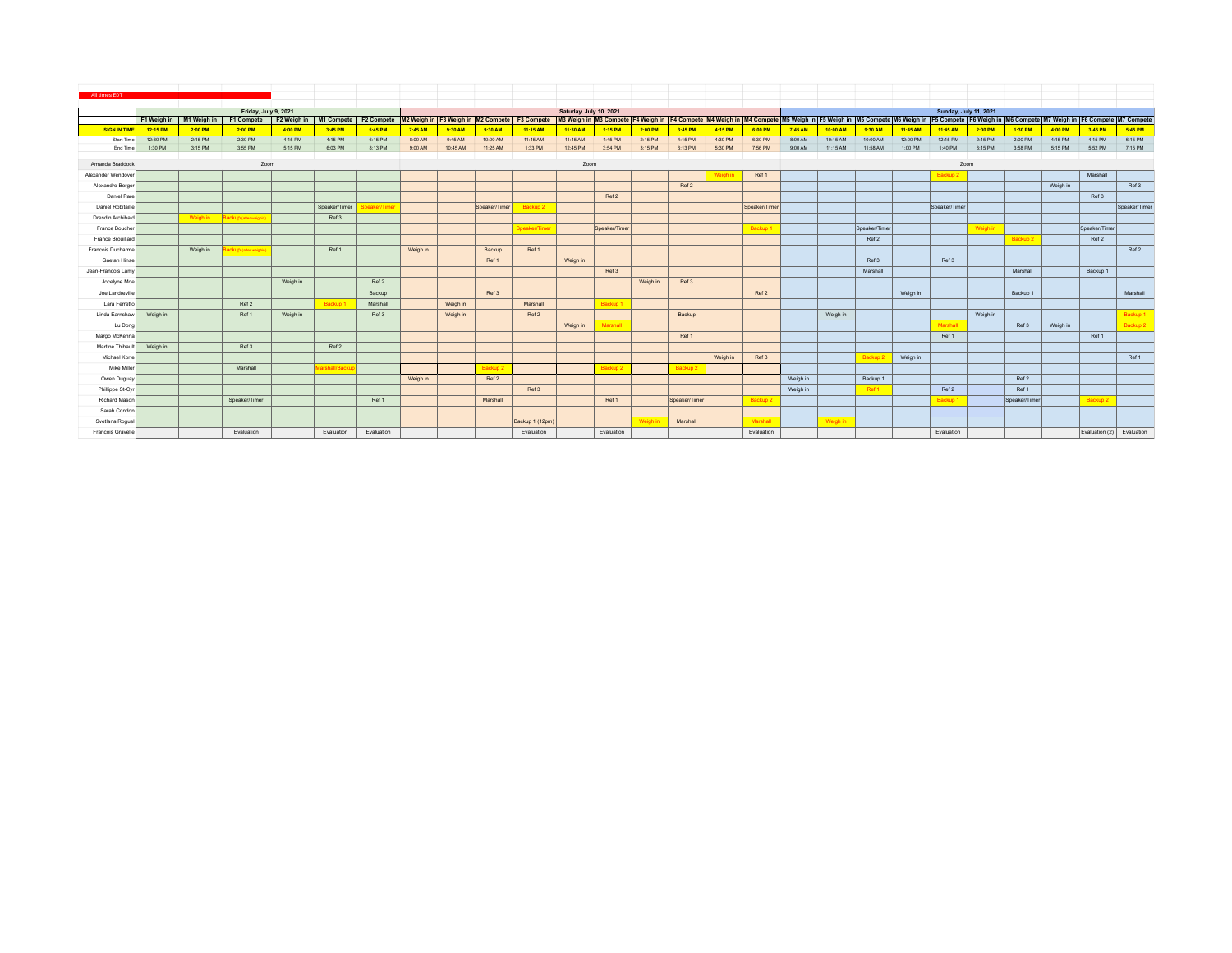## CANADIAN ((CEIN) CHAMPIONNATS<br>CHAMPIONSHIPS (2021-2021-

## Technical Officials Schedule

All times EDT

|          | July 9                          |                          |            |                        |                                           |                          |                                       |  |  |  |  |  |  |
|----------|---------------------------------|--------------------------|------------|------------------------|-------------------------------------------|--------------------------|---------------------------------------|--|--|--|--|--|--|
|          | <b>FRIDAY</b>                   |                          |            |                        |                                           |                          |                                       |  |  |  |  |  |  |
|          |                                 | Weigh-in                 |            |                        | Competition                               |                          |                                       |  |  |  |  |  |  |
|          | End<br>Position<br><b>Start</b> |                          | Session    | Official               | <b>Start Time</b>                         | <b>End Time</b>          |                                       |  |  |  |  |  |  |
| 8:00 AM  |                                 |                          |            |                        |                                           |                          |                                       |  |  |  |  |  |  |
| 8:30 AM  |                                 |                          |            |                        |                                           |                          |                                       |  |  |  |  |  |  |
|          |                                 |                          |            |                        |                                           |                          |                                       |  |  |  |  |  |  |
| 9:00 AM  |                                 |                          |            |                        |                                           |                          |                                       |  |  |  |  |  |  |
| 9:30 AM  |                                 |                          |            |                        |                                           |                          |                                       |  |  |  |  |  |  |
| 10:00 AM |                                 |                          |            |                        |                                           |                          |                                       |  |  |  |  |  |  |
| 10:30 AM |                                 |                          |            |                        |                                           |                          |                                       |  |  |  |  |  |  |
|          |                                 |                          |            |                        |                                           |                          |                                       |  |  |  |  |  |  |
| 11:00 AM |                                 |                          |            |                        |                                           |                          |                                       |  |  |  |  |  |  |
| 11:30 AM |                                 |                          |            |                        |                                           |                          |                                       |  |  |  |  |  |  |
| 12:00 PM |                                 |                          |            |                        |                                           |                          |                                       |  |  |  |  |  |  |
|          | 12:30 PM F1 Weigh in            | 12:30 PM                 |            |                        |                                           |                          |                                       |  |  |  |  |  |  |
|          | Weigh in 1                      | Linda Earnshaw           | 1:30:00 PM |                        |                                           |                          |                                       |  |  |  |  |  |  |
|          | 1:00 PM Weigh in 2              | Martine Thibault         |            |                        |                                           |                          |                                       |  |  |  |  |  |  |
|          |                                 |                          |            |                        |                                           |                          |                                       |  |  |  |  |  |  |
| 1:30 PM  |                                 |                          |            |                        |                                           |                          |                                       |  |  |  |  |  |  |
|          |                                 |                          |            |                        |                                           |                          |                                       |  |  |  |  |  |  |
| 2:00 PM  |                                 |                          |            |                        |                                           |                          |                                       |  |  |  |  |  |  |
|          | M1 Weigh in                     | 2:15 PM                  | 3:15:00 PM |                        |                                           |                          |                                       |  |  |  |  |  |  |
| 2:30 PM  | Weigh in 1                      | Francois Ducharme        |            | F1 Compete             | <b>F59B</b>                               | 2:30 PM                  | 3:55 PM                               |  |  |  |  |  |  |
|          | Weigh in 2                      | <b>Dresdin Archibald</b> |            | Ref 1                  | Linda Earnshaw                            |                          |                                       |  |  |  |  |  |  |
| 3:00 PM  |                                 |                          |            | Ref 2                  | Lara Ferretto                             | Speaker/Timer            | <b>Richard Mason</b>                  |  |  |  |  |  |  |
|          |                                 |                          |            | Ref 3                  | Martine Thibault                          | Marshall                 | Mike Miller                           |  |  |  |  |  |  |
| 3:30 PM  |                                 |                          |            | Backup 1               | Francois Ducharme (after weigh in)        | Zoom Control             | Amanda Braddock                       |  |  |  |  |  |  |
|          |                                 |                          |            | Backup <sub>2</sub>    | Dresdin Archibald (after weigh in)        |                          |                                       |  |  |  |  |  |  |
| 4:00 PM  |                                 |                          |            |                        |                                           |                          |                                       |  |  |  |  |  |  |
|          | F2 Weigh in                     | 4:15 PM                  | 5:15:00 PM | M1 Compete             | <b>M89B</b>                               | 4:15 PM                  | 6:03 PM                               |  |  |  |  |  |  |
| 4:30 PM  | Weigh in 1                      | Jocelyne Moe             |            | Ref 1                  | Francois Ducharme                         |                          |                                       |  |  |  |  |  |  |
|          | Weigh in 2                      | Linda Earnshaw           |            | Ref <sub>2</sub>       | <b>Martine Thibault</b>                   | Speaker/Timer            | <b>Daniel Robitaille</b>              |  |  |  |  |  |  |
| 5:00 PM  |                                 |                          |            | Ref 3<br><b>Backup</b> | <b>Dresdin Archibald</b><br>Lara Ferretto | Marshall<br>Zoom Control | <b>Mike Miller</b><br>Amanda Braddock |  |  |  |  |  |  |
| 5:30 PM  |                                 |                          |            | Backup <sub>2</sub>    | <b>Mike Miller</b>                        |                          |                                       |  |  |  |  |  |  |
|          |                                 |                          |            |                        |                                           |                          |                                       |  |  |  |  |  |  |
| 6:00 PM  |                                 |                          |            |                        |                                           |                          |                                       |  |  |  |  |  |  |
|          |                                 |                          |            | <b>F2 Compete</b>      | <b>F71C</b>                               | 6:15 PM                  | 8:13 PM                               |  |  |  |  |  |  |
| 6:30 PM  |                                 |                          |            | Ref 1                  | <b>Richard Mason</b>                      |                          |                                       |  |  |  |  |  |  |
|          |                                 |                          |            | Ref 2                  | Jocelyne Moe                              | Speaker/Timer            | <b>Daniel Robitaille</b>              |  |  |  |  |  |  |
| 7:00 PM  |                                 |                          |            | Ref 3                  | Linda Earnshaw                            | Marshall                 | Lara Ferretto                         |  |  |  |  |  |  |
|          |                                 |                          |            | Backup                 | Joe Landreville                           | Zoom Control             | Amanda Braddock                       |  |  |  |  |  |  |
| 7:30 PM  |                                 |                          |            |                        |                                           |                          |                                       |  |  |  |  |  |  |
|          |                                 |                          |            |                        |                                           |                          |                                       |  |  |  |  |  |  |
| 8:00 PM  |                                 |                          |            |                        |                                           |                          |                                       |  |  |  |  |  |  |
|          |                                 |                          |            |                        |                                           |                          |                                       |  |  |  |  |  |  |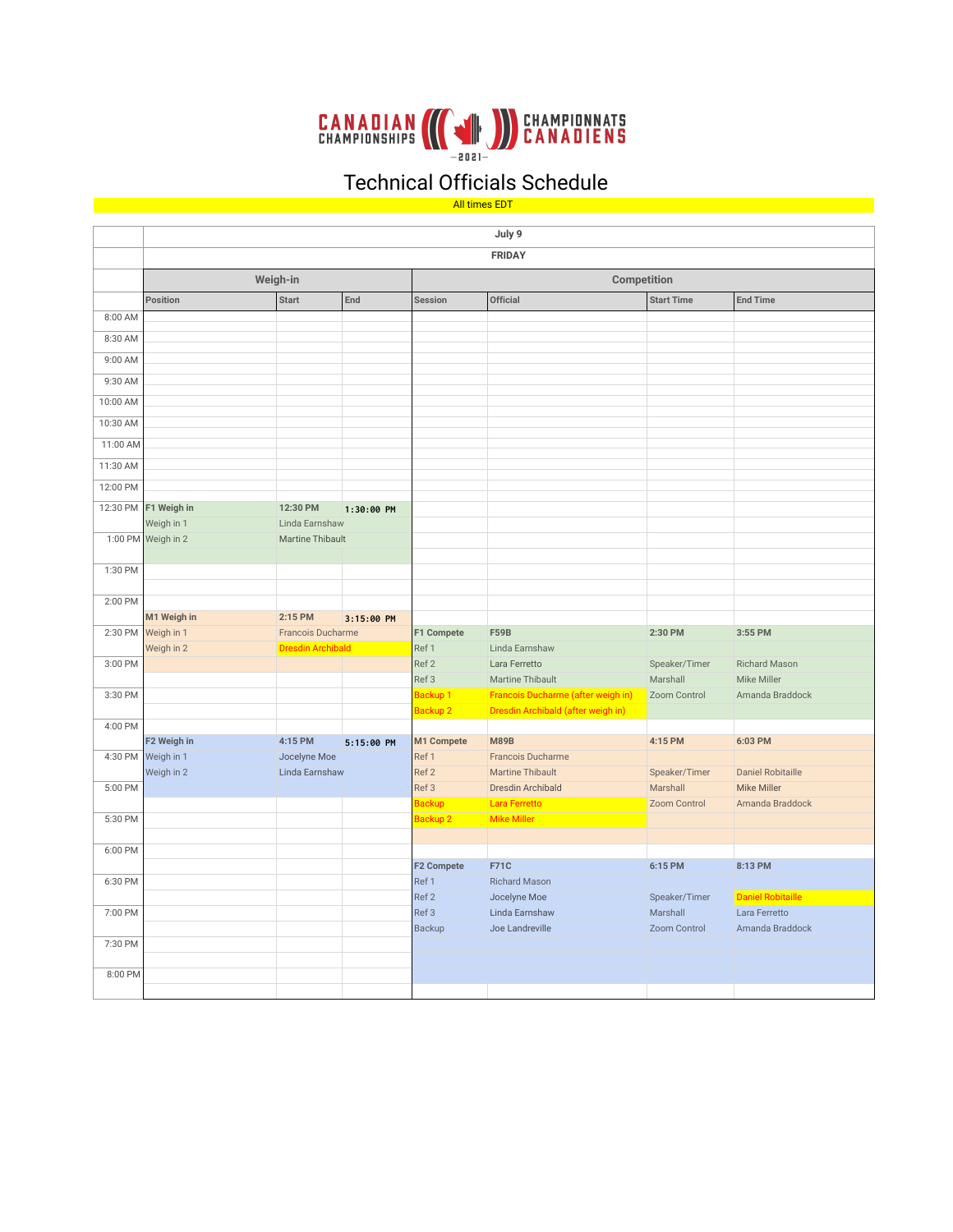

## Technical Officials Schedule

|                      |                |                           |              | <u>All times EDT</u> |                          |                     |                          |  |  |  |  |  |
|----------------------|----------------|---------------------------|--------------|----------------------|--------------------------|---------------------|--------------------------|--|--|--|--|--|
|                      |                |                           |              | July 10, 2021        |                          |                     |                          |  |  |  |  |  |
|                      |                |                           |              |                      |                          |                     |                          |  |  |  |  |  |
|                      |                |                           |              | <b>SATURDAY</b>      |                          |                     |                          |  |  |  |  |  |
|                      |                | Weigh-in                  |              | <b>Competition</b>   |                          |                     |                          |  |  |  |  |  |
|                      | Position       | <b>Start</b>              | End          | <b>Session</b>       | Official                 | <b>Start Time</b>   | <b>End Time</b>          |  |  |  |  |  |
| 8:00 AM              | M2 Weigh in    | 8:00 AM                   | $9:00:00$ AM |                      |                          |                     |                          |  |  |  |  |  |
|                      | Weigh in 1     | Francois Ducharme         |              |                      |                          |                     |                          |  |  |  |  |  |
| 8:30 AM              | Weigh in 2     | Owen Duguay               |              |                      |                          |                     |                          |  |  |  |  |  |
|                      |                |                           |              |                      |                          |                     |                          |  |  |  |  |  |
| 9:00 AM              |                |                           |              |                      |                          |                     |                          |  |  |  |  |  |
|                      |                |                           |              |                      |                          |                     |                          |  |  |  |  |  |
| 9:30 AM              |                |                           |              |                      |                          |                     |                          |  |  |  |  |  |
|                      | F3             | 9:45 AM                   | 10:45:00 AM  |                      |                          |                     |                          |  |  |  |  |  |
| 10:00 AM             | Weigh in 1     | Linda Earnshaw            |              | M <sub>2</sub>       | M55 - M67                | 10:00 AM            | 11:25 AM                 |  |  |  |  |  |
|                      | Weigh in 2     | Lara Ferretto             |              | Ref 1                | <b>Gaetan Hinse</b>      |                     |                          |  |  |  |  |  |
| 10:30 AM             |                |                           |              | Ref <sub>2</sub>     | Owen Duguay              | Speaker/Timer       | <b>Daniel Robitaille</b> |  |  |  |  |  |
|                      |                |                           |              | Ref 3                | Joe Landreville          | Marshall            | <b>Richard Mason</b>     |  |  |  |  |  |
| 11:00 AM             |                |                           |              | Backup 1             | Francois Ducharme        | Zoom Control        | Amanda Braddock          |  |  |  |  |  |
| 11:30 AM             |                |                           |              | Backup <sub>2</sub>  | <b>Mike Miller</b>       | Livestream          | <b>Mike Miller</b>       |  |  |  |  |  |
|                      | M <sub>3</sub> | 11:45 AM                  |              | F <sub>3</sub>       | F49 - F55                | 11:45 AM            | 1:33 PM                  |  |  |  |  |  |
| 12:00 PM             | Weigh in 1     | Lu Dong                   | 12:45:00 PM  | Ref 1                | Francois Ducharme        |                     |                          |  |  |  |  |  |
|                      | Weigh in 2     | <b>Gaetan Hinse</b>       |              | Ref <sub>2</sub>     | Linda Earnshaw           | Speaker/Timer       | France Boucher           |  |  |  |  |  |
| 12:30 PM             |                |                           |              | Ref 3                | Phillippe St-Cyr         | Marshall            | Lara Ferretto            |  |  |  |  |  |
|                      |                |                           |              | Backup 1             | Svetlana Roguel (12pm)   | Zoom Control        | Amanda Braddock          |  |  |  |  |  |
| 1:00 PM              |                |                           |              | Backup <sub>2</sub>  | <b>Daniel Robitaille</b> | Livestream          | Mike Miller              |  |  |  |  |  |
|                      |                |                           |              |                      |                          |                     |                          |  |  |  |  |  |
| $1:30 P\overline{M}$ |                |                           |              |                      |                          |                     |                          |  |  |  |  |  |
|                      |                |                           |              | M3                   | M73 - M81B               | 1:45 PM             | 3:54 PM                  |  |  |  |  |  |
| 2:00 PM              |                |                           |              | Ref 1                | <b>Richard Mason</b>     |                     |                          |  |  |  |  |  |
|                      | F <sub>4</sub> | 2:15 PM                   | 3:15:00 PM   | Ref <sub>2</sub>     | <b>Daniel Pare</b>       | Speaker/Timer       | <b>France Boucher</b>    |  |  |  |  |  |
| 2:30 PM              | Weigh in 1     | Jocelyne Moe              |              | Ref 3                | Jean-Francois Lamy       | Marshall            | Lu Dong                  |  |  |  |  |  |
|                      | Weigh in 2     | Lara Ferretto             |              | Backup 1             | <b>Svetlana Roguel</b>   | <b>Zoom Control</b> | Amanda Braddock          |  |  |  |  |  |
| 3:00 PM              |                |                           |              | Backup <sub>2</sub>  | <b>Mike Miller</b>       | Livestream          | <b>Mike Miller</b>       |  |  |  |  |  |
|                      |                |                           |              |                      |                          |                     |                          |  |  |  |  |  |
| 3:30 PM              |                |                           |              |                      |                          |                     |                          |  |  |  |  |  |
|                      |                |                           |              |                      |                          |                     |                          |  |  |  |  |  |
| 4:00 PM              |                |                           |              |                      |                          |                     |                          |  |  |  |  |  |
|                      |                |                           |              | F4                   | F59A - F64               | 4:15 PM             | 6:13 PM                  |  |  |  |  |  |
| 4:30 PM              | M <sub>4</sub> | 4:30 PM                   | $5:30:00$ PM | Ref 1                | Margo McKenna            |                     |                          |  |  |  |  |  |
|                      | Weigh in 1     | <b>Michael Korte</b>      |              | Ref 2                | Alexandre Berger         | Speaker/Timer       | Richard Mason            |  |  |  |  |  |
| 5:00 PM              | Weigh in 2     | <b>Alexander Wendover</b> |              | Ref 3                | Jocelyne Moe             | Marshall            | Svetlana Roguel          |  |  |  |  |  |
|                      |                |                           |              | Backup 1             | Linda Earnshaw           | Zoom Control        | Amanda Braddock          |  |  |  |  |  |
| 5:30 PM              |                |                           |              | Backup <sub>2</sub>  | <b>Mike Miller</b>       | Livestream          | Mike Miller              |  |  |  |  |  |
|                      |                |                           |              |                      |                          |                     |                          |  |  |  |  |  |
| 6:00 PM              |                |                           |              |                      |                          |                     |                          |  |  |  |  |  |
|                      |                |                           |              |                      |                          |                     |                          |  |  |  |  |  |
| 6:30 PM              |                |                           |              | M <sub>4</sub>       | <b>M81A</b>              | 6:30 PM             | 7:56 PM                  |  |  |  |  |  |
|                      |                |                           |              | Ref 1                | Alexander Wendover       |                     |                          |  |  |  |  |  |
| 7:00 PM              |                |                           |              | Ref <sub>2</sub>     | Joe Landreville          | Speaker/Timer       | <b>Daniel Robitaille</b> |  |  |  |  |  |
|                      |                |                           |              | Ref 3                | <b>Michael Korte</b>     | Marshall            | <b>Svetlana Roquel</b>   |  |  |  |  |  |
| 7:30 PM              |                |                           |              | Backup 1             | <b>France Boucher</b>    | <b>Zoom Control</b> | Amanda Braddock          |  |  |  |  |  |
|                      |                |                           |              | Backup <sub>2</sub>  | <b>Richard Mason</b>     | Livestream          | <b>Mike Miller</b>       |  |  |  |  |  |
| 8:00 PM              |                |                           |              |                      |                          |                     |                          |  |  |  |  |  |
|                      |                |                           |              |                      |                          |                     |                          |  |  |  |  |  |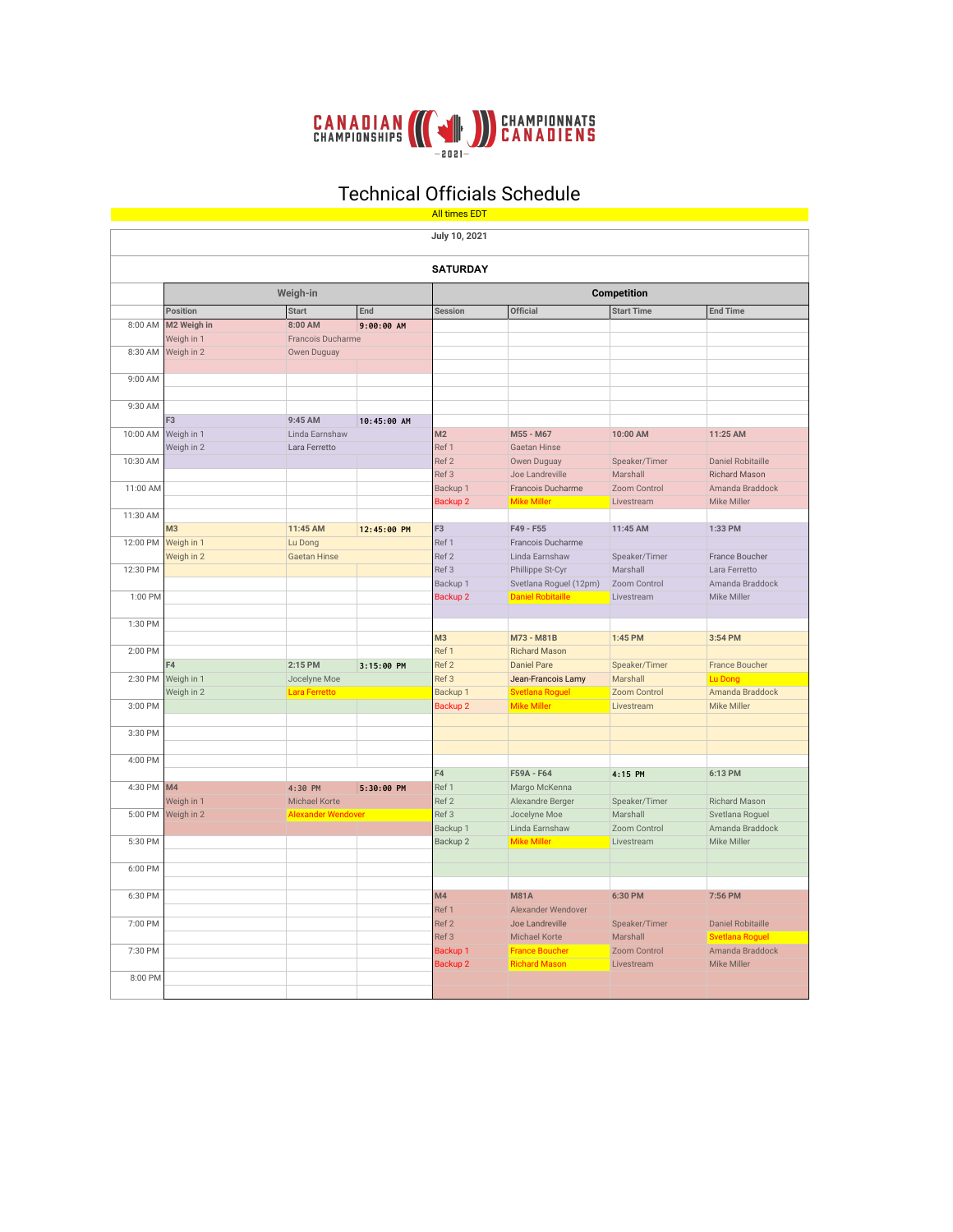

## Technical Officials Schedule **All times EDT**

|             |                     |                        |             | 7/11                |                           |                   |                          |  |  |  |
|-------------|---------------------|------------------------|-------------|---------------------|---------------------------|-------------------|--------------------------|--|--|--|
|             |                     |                        |             | <b>SUNDAY</b>       |                           |                   |                          |  |  |  |
|             |                     | Weigh-in               |             | Competition         |                           |                   |                          |  |  |  |
|             | Position            | <b>Start</b>           | End         | <b>Session</b>      | <b>Official</b>           | <b>Start Time</b> | <b>End Time</b>          |  |  |  |
| 8:00 AM     | M <sub>5</sub>      | 8:00 AM                | 9:00:00 AM  |                     |                           |                   |                          |  |  |  |
|             | Weigh in 1          | Phillippe St-Cyr       |             |                     |                           |                   |                          |  |  |  |
| 8:30 AM     | Weigh in 2          | Owen Duguay            |             |                     |                           |                   |                          |  |  |  |
|             |                     |                        |             |                     |                           |                   |                          |  |  |  |
| 9:00 AM     |                     |                        |             |                     |                           |                   |                          |  |  |  |
|             |                     |                        |             |                     |                           |                   |                          |  |  |  |
| 9:30 AM     |                     |                        |             |                     |                           |                   |                          |  |  |  |
|             |                     |                        |             |                     |                           |                   |                          |  |  |  |
| 10:00 AM    |                     |                        |             | M <sub>5</sub>      | M89A - M96B               | 10:00 AM          |                          |  |  |  |
|             | F <sub>5</sub>      | 10:15 AM               | 11:15:00 AM | Ref 1               | <b>Phillippe St-Cyr</b>   |                   |                          |  |  |  |
| 10:30 AM    | Weigh in 1          | <b>Svetlana Roguel</b> |             | Ref <sub>2</sub>    | <b>France Brouillard</b>  | Speaker/Timer     | France Boucher           |  |  |  |
|             | Weigh in 2          | Linda Earnshaw         |             | Ref 3               | Gaetan Hinse              | Marshall          | Jean-Francois Lamy       |  |  |  |
| 11:00 AM    |                     |                        |             | Backup 1            | Owen Duguay               | Zoom Control      | Amanda Braddock          |  |  |  |
|             |                     |                        |             | Backup <sub>2</sub> | <b>Michael Korte</b>      | Livestream        | Joshua Delgado           |  |  |  |
| 11:30 AM    |                     |                        |             |                     |                           |                   |                          |  |  |  |
|             |                     |                        |             |                     |                           |                   |                          |  |  |  |
| 12:00 PM M6 |                     | 12:00 PM               | 1:00:00 PM  |                     |                           |                   |                          |  |  |  |
|             | Weigh in 1          | Michael Korte          |             | F <sub>5</sub>      | <b>F71B</b>               | 12:15 PM          |                          |  |  |  |
|             | 12:30 PM Weigh in 2 | Joe Landreville        |             |                     | Margo McKenna             |                   |                          |  |  |  |
|             |                     |                        |             | Ref <sub>2</sub>    | Phillippe St-Cyr          | Speaker/Timer     | <b>Daniel Robitaille</b> |  |  |  |
| 1:00 PM     |                     |                        |             | Ref <sub>3</sub>    | <b>Gaetan Hinse</b>       | Marshall          | Lu Dona                  |  |  |  |
|             |                     |                        |             | Backup 1            | <b>Richard Mason</b>      | Zoom Control      | Amanda Braddock          |  |  |  |
| 1:30 PM     |                     |                        |             | Backup <sub>2</sub> | <b>Alexander Wendover</b> | Livestream        | Joshua Delgado           |  |  |  |
|             |                     |                        |             |                     |                           |                   |                          |  |  |  |
| 2:00 PM     |                     |                        |             | <b>M6</b>           | M96A - M102               | 2:00 PM           |                          |  |  |  |
|             | F <sub>6</sub>      | $2:15$ PM              | 3:15:00 PM  | Ref 1               | Phillippe St-Cyr          |                   |                          |  |  |  |
| 2:30 PM     | Weigh in 1          | <b>France Boucher</b>  |             | Ref <sub>2</sub>    | Owen Duguay               | Speaker/Timer     | <b>Richard Mason</b>     |  |  |  |
|             | Weigh in 2          | Linda Earnshaw         |             | Ref <sub>3</sub>    | Lu Dong                   | Marshall          | Jean-Francois Lamy       |  |  |  |
| 3:00 PM     |                     |                        |             | Backup 1            | Joe Landreville           | Zoom Control      | Amanda Braddock          |  |  |  |
|             |                     |                        |             | Backup <sub>2</sub> | <b>France Brouillard</b>  | Livestream        | Joshua Delgado           |  |  |  |
| 3:30 PM     |                     |                        |             |                     |                           |                   |                          |  |  |  |
|             |                     |                        |             |                     |                           |                   |                          |  |  |  |
| 4:00 PM     |                     |                        |             |                     |                           |                   |                          |  |  |  |
|             | M <sub>7</sub>      | 4:15 PM                | 5:15:00 PM  | F <sub>6</sub>      | F71A - F87+               | 4:15 PM           |                          |  |  |  |
| 4:30 PM     | Weigh in 1          | Lu Dong                |             | Ref 1               | Margo McKenna             |                   |                          |  |  |  |
|             | Weigh in 2          | Alexandre Berger       |             | Ref <sub>2</sub>    | <b>France Brouillard</b>  | Speaker/Timer     | <b>France Boucher</b>    |  |  |  |
| 5:00 PM     |                     |                        |             | Ref 3               | <b>Daniel Pare</b>        | Marshall          | Alexander Wendover       |  |  |  |
|             |                     |                        |             | Backup 1            | Jean-Francois Lamy        | Zoom Control      | Amanda Braddock          |  |  |  |
| 5:30 PM     |                     |                        |             | Backup <sub>2</sub> | <b>Richard Mason</b>      | Livestream        | Joshua Delgado           |  |  |  |
|             |                     |                        |             |                     |                           |                   |                          |  |  |  |
| 6:00 PM     |                     |                        |             |                     |                           |                   |                          |  |  |  |
|             |                     |                        |             | M7                  | M109 - M109+              | $6:15$ PM         |                          |  |  |  |
| 6:30 PM     |                     |                        |             | Ref 1               | <b>Michael Korte</b>      |                   |                          |  |  |  |
|             |                     |                        |             | Ref 2               | Francois Ducharme         | Speaker/Timer     | <b>Daniel Robitaille</b> |  |  |  |
| 7:00 PM     |                     |                        |             | Ref 3               | Alexandre Berger          | Marshall          | Joe Landreville          |  |  |  |
| 7:30 PM     |                     |                        |             | Backup <sub>1</sub> | <b>Linda Earnshaw</b>     | Zoom Control      | Amanda Braddock          |  |  |  |
|             |                     |                        |             | Backup <sub>2</sub> | Lu Dong                   | Livestream        | Joshua Delgado           |  |  |  |
|             |                     |                        |             |                     |                           |                   |                          |  |  |  |
| 8:00 PM     |                     |                        |             |                     |                           |                   |                          |  |  |  |
|             |                     |                        |             |                     |                           |                   |                          |  |  |  |